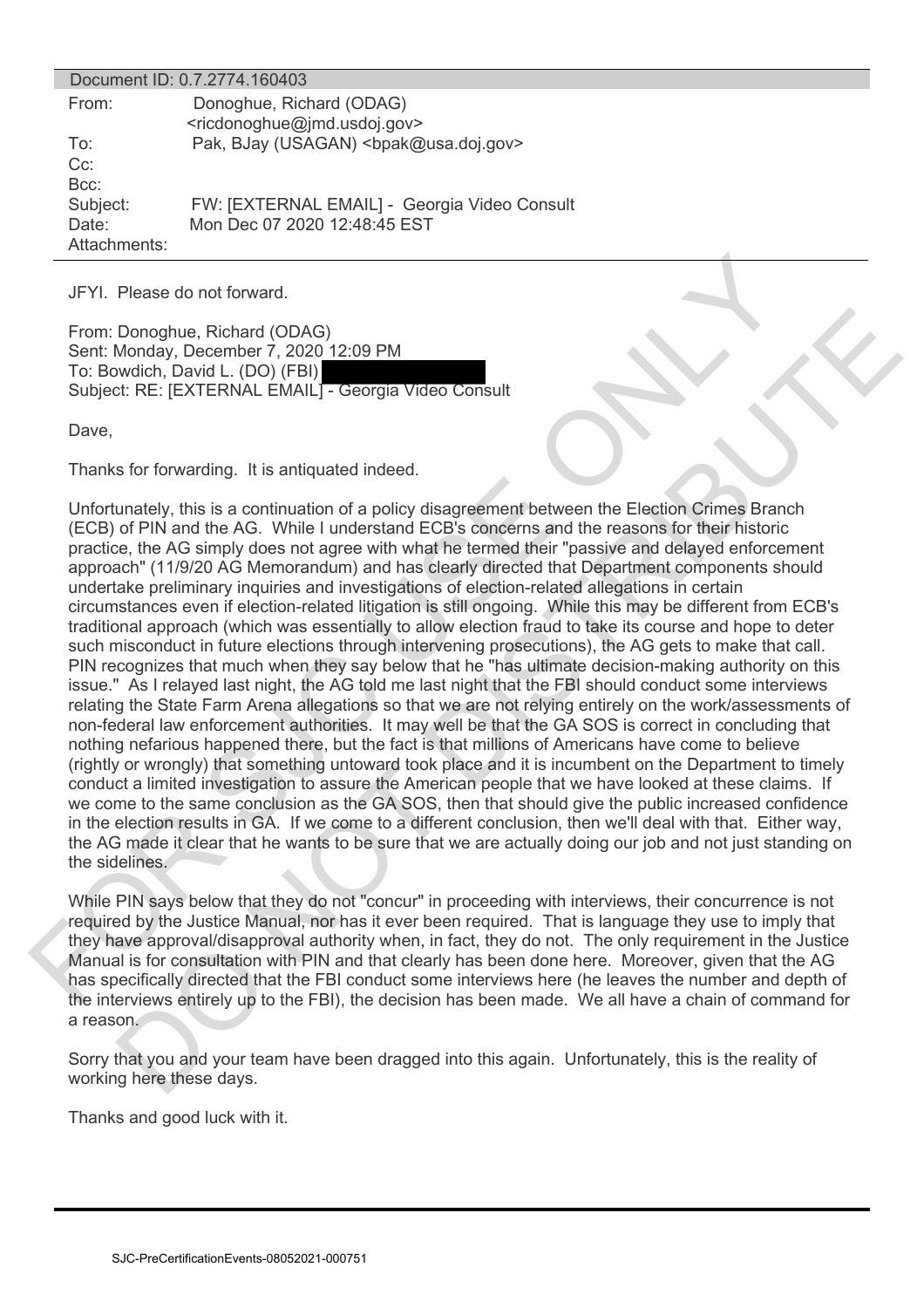**Rich** 

From: Bowdich, David L. (DO) (FBI)

Sent: Monday, December 7, 2020 8:18 AM

To: Donoghue, Richard (ODAG) <ricdonoghue@jmd.usdoj.gov<mailto:ricdonoghue@jmd.usdoj.gov>> Subject: FW: [EXTERNAL EMAIL] - Georgia Video Consult

This is putting us in a bad spot. We need to get this PIN issue settled as to how to proceed. I feel like

we are operating under an amequator too the students-of the Christmas (see the Christmas IV) and the studies of the studies of the studies of the studies of the studies of the studies of the studies of the studies of the s esioning the results. I am no lawyer, but my interpretation of the AGS 2020 Memorandum is<br>the minimum they receive direction from me. I am forwarding this to our Geheinal Characteristics<br>is as well.<br>Monday, December 7, 202

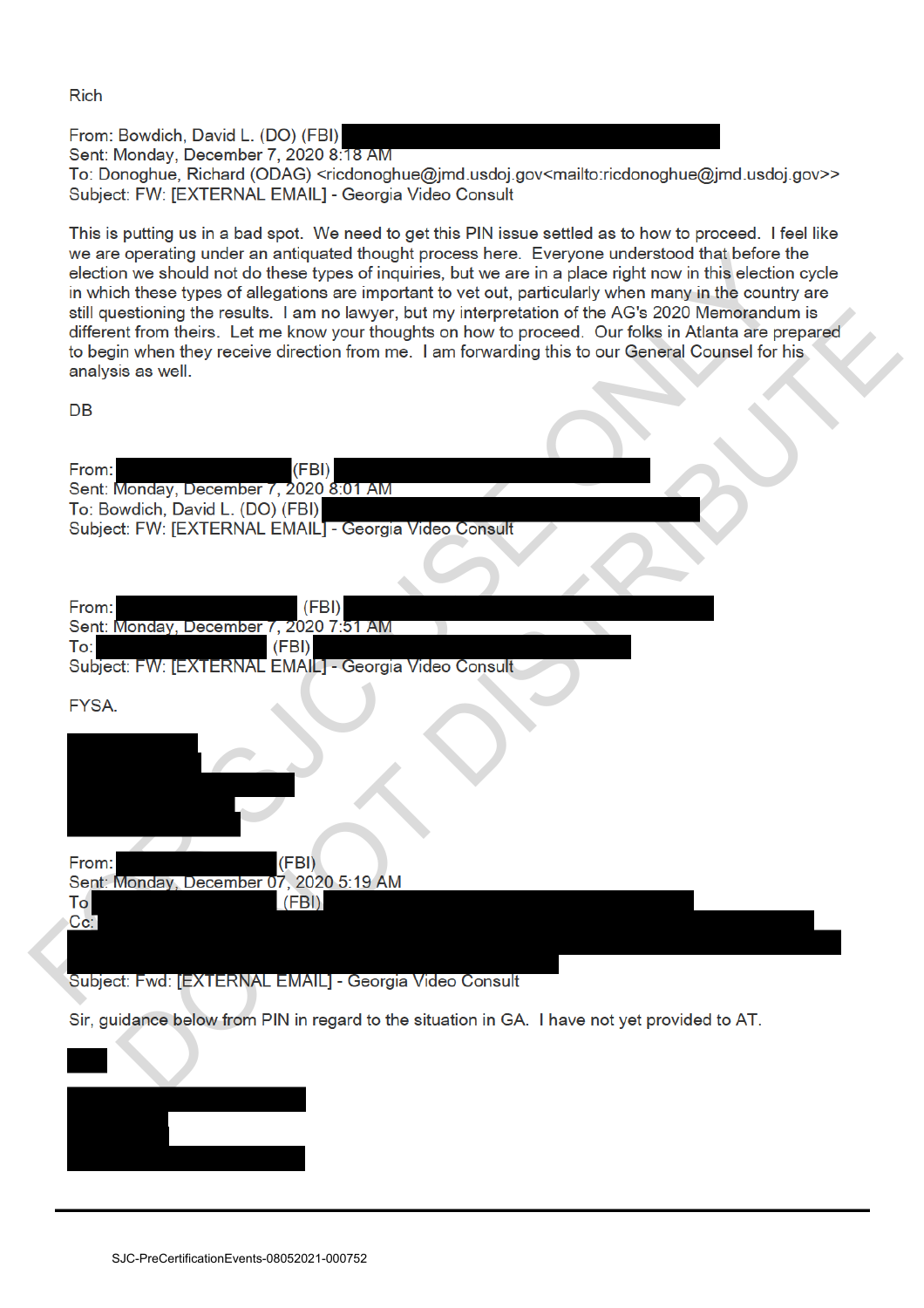

-- Forwarded message -From: "Amundson, Corey (CRM)" Date: Dec 7, 2020 12:34 AM Subject: [EXTERNAL EMAIL] - Georgia Video Consult

SM<br>
SPIN understands that the FBI proposes to interview certain individuals appearing in a visite of exity<br>so the sholution at State Farm Arena in Georgia as ason as this morning (Monday). FIN also<br>untrade decision-making nderstands that the FBI proposes to interview certain individuals appearing in a video depicting<br>bubitation at State Farm Arena in Geroria as secon as this morning Mendagy). PNI also<br>unitaristic that the Altomay General ma